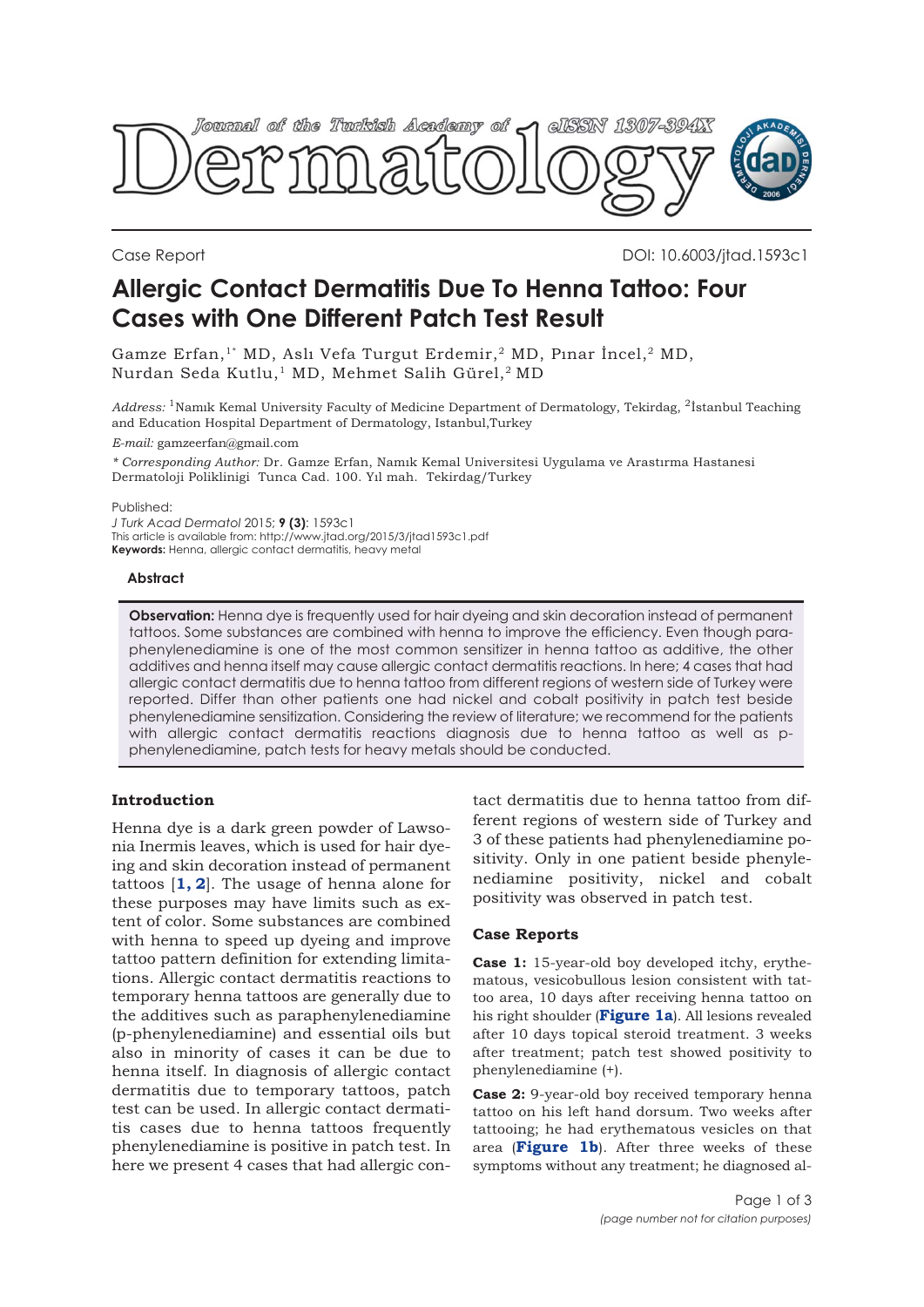<span id="page-1-0"></span>*J Turk Acad Dermato*l 2015; **9 (3)**: 1593c1. http://www.jtad.org/2015/3/jtad1593c1.pdf



**Figure 1 (a, b, c, d).** Four patients with eczematous eruptions in different locations after henna tattooing

lergic contact dermatitis due to henna tattoophenylenediamine (++) according to patch test positivity.

**Case 3:** 28-year-old male who had henna tattoo on his right forearm 15 days ago, developed itchy, erythematous, vesicobullous lesion consistent with tattoo pattern (**Figure 1c**). He had five days systemic prednisolone treatment and the patient did not give consent for patch testing. According to clinical findings he diagnosed allergic contact dermatitis due to henna tattoo.

**Case 4:** 25-year-old female received two henna tattoos on her left scapular area and waist. After two weeks; she had itchy, erythematous, bullous lesions consistent with tattoo patterns and had oneweek systemic prednisolone treatment (**Figure**

**1d**). Three weeks after treatment she had patch test and showed positivity for nickel (++), cobalt (+) and phenylenediamine (++).

## **Discussion**

P-phenylenediamine is one of the most common sensitizer in henna tattoo as additive that causes allergic contact dermatitis reactions. Beside this additive there had been several case reports presenting other additives as sensitizer in this disease. *Martin* et al reported a young girl that presented allergic contact dermatitis reaction due to henna tattoo and had positive reactions not only phen